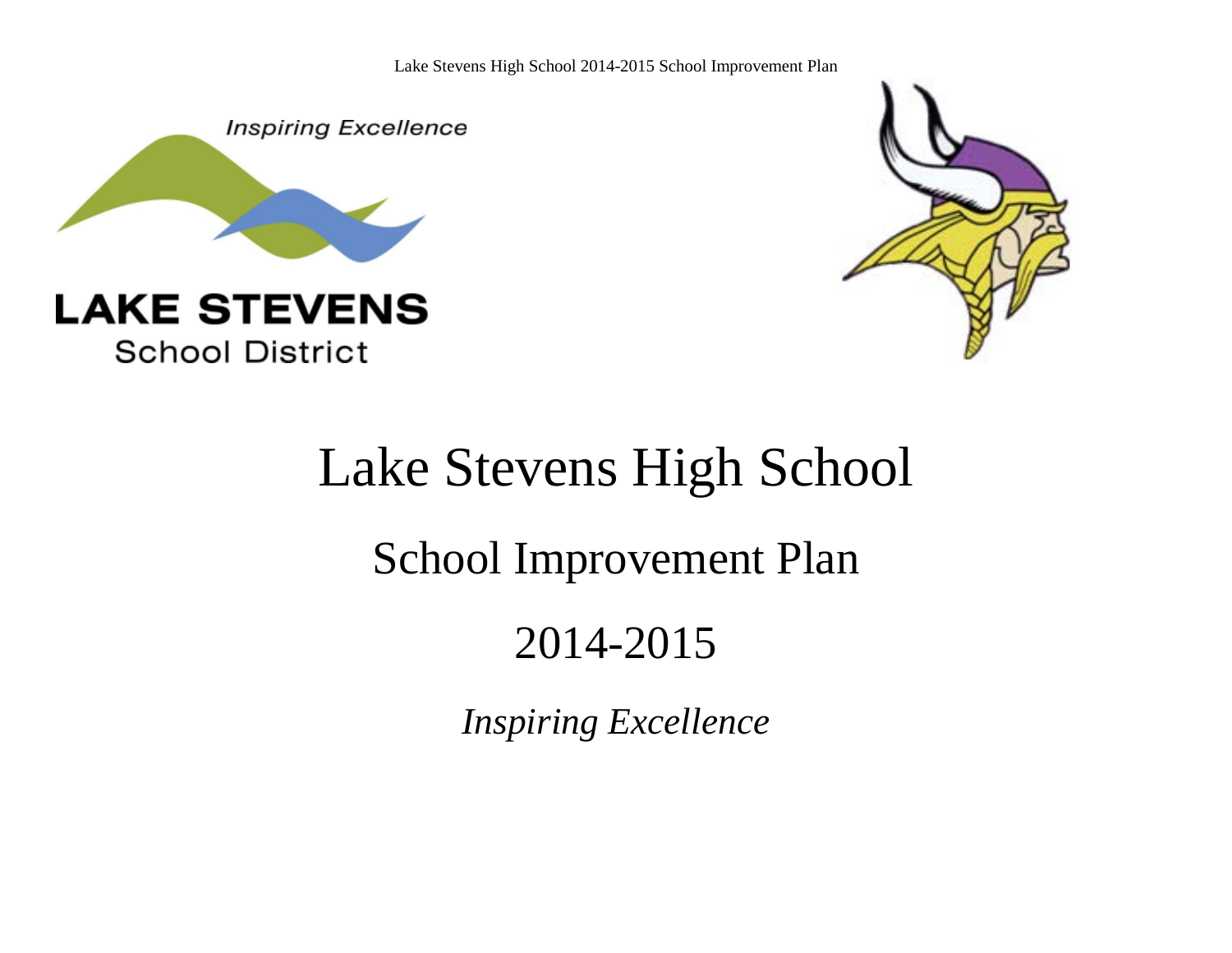# Lake Stevens High School 2014-2015 School Improvement Plan 2014-2015 School Improvement Plan Summary

#### **TEACHING AND LEARNING:**

- In the area of Teaching and Learning LSHS will continue to focus on 'what' we teach by supporting the alignment and articulation of materials to the Common Core State Standards.
- We will also continue to build our instructional skill, or 'how' we teach, by focusing on differentiation within Danielson's Framework for Teaching. In the interest of applying this concept with fidelity teachers are being asked to know their students more than ever before. We are going to use the cycle of inquiry and the data developed from the Cycle to help know our students and to inform our instruction.
- With the advent of the Smarter Balanced Assessment we will also continue to align our assessment methods to both the style and the cognitive demands of the new assessment.
- Lake Stevens High School teachers will voluntarily participate in a book study involving the ground-breaking psychological work from Dr. Carol Dweck in her book, "Mindset." The intent of this book study will be to evaluate the school-wide potential for using the concept Dweck presents as a model for developing academic perseverance or grit.

#### **TECHNOLOGY EMPOWERED:**

- Beginning with the English Department and the Collection of Evidence classrooms LSHS will introduce Chromebook carts. The intent of these carts is to embed them in the classroom as research-based instructional tools to enhance teaching and learning.
- Teachers will use technology in the classroom to provide real-time feedback for students.
- Teachers at LSHS will use a technology device to gather, manage and reflect upon data to inform instruction.
- All students at LSHS will use Chromebooks at least once a day

#### **THOUGHTFUL TRANSITIONS:**

- Lake Stevens High School will continue to grow and develop the LINK peer-mentoring program for sophomores.
- Lake Stevens High School teachers will actively participate or lead academic vertical alignment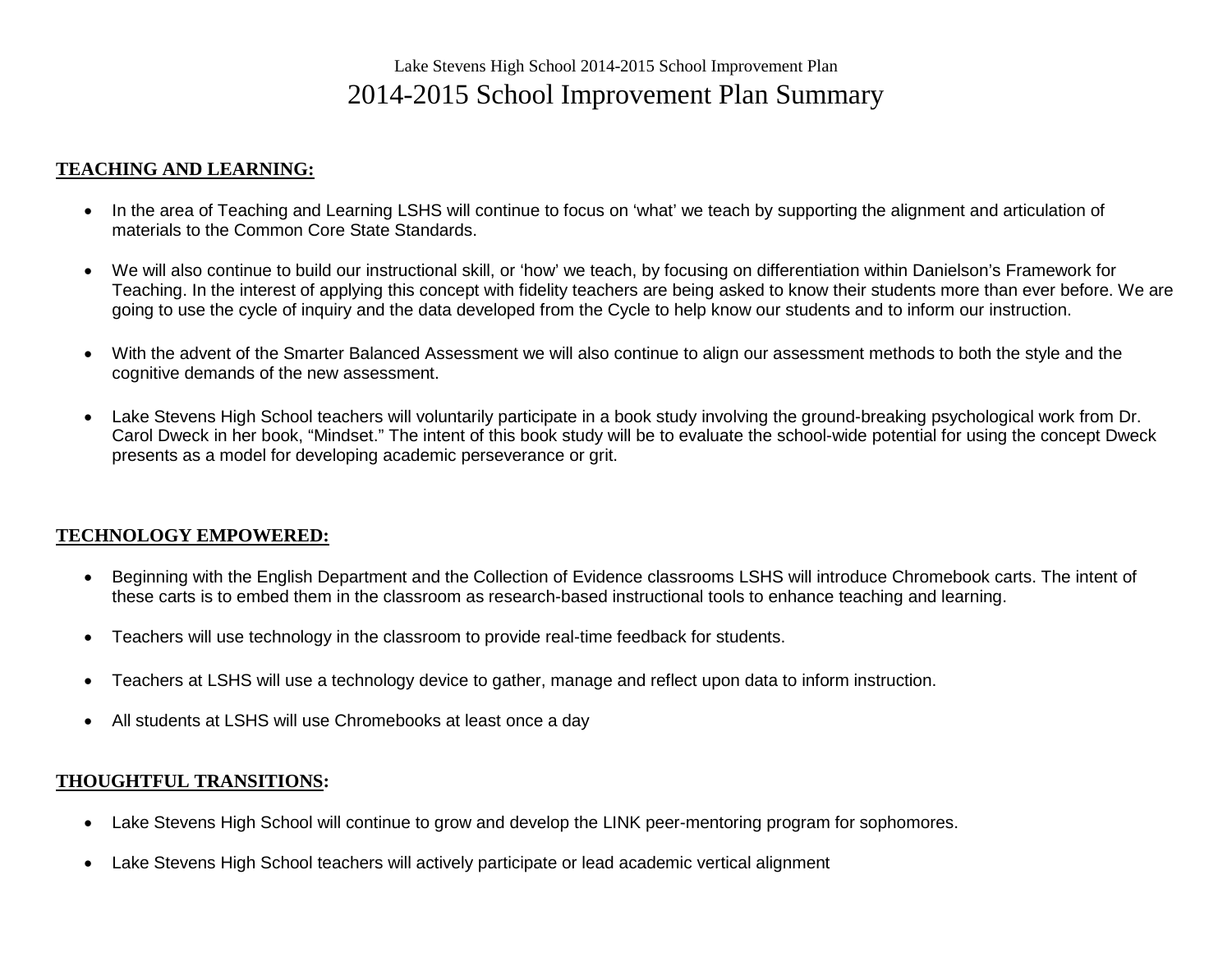Lake Stevens High School 2014-2015 School Improvement Plan

• Life-skills teachers will develop a seamless transition between the 6-Transition (21 years old) program. This will include common vision, vocabulary and assessments.

#### **ENGAGED COMMUNITY:**

- Through the LSHS athletic department we will continue to encourage our elders in the community to attend events through the Golden Viking program.
- Parents and community members are invited into the school during our assemblies and during Collection of Evidence presentations.
- Purple and Gold Booster club will remain as a partner of all of students academics, arts, activities and athletics.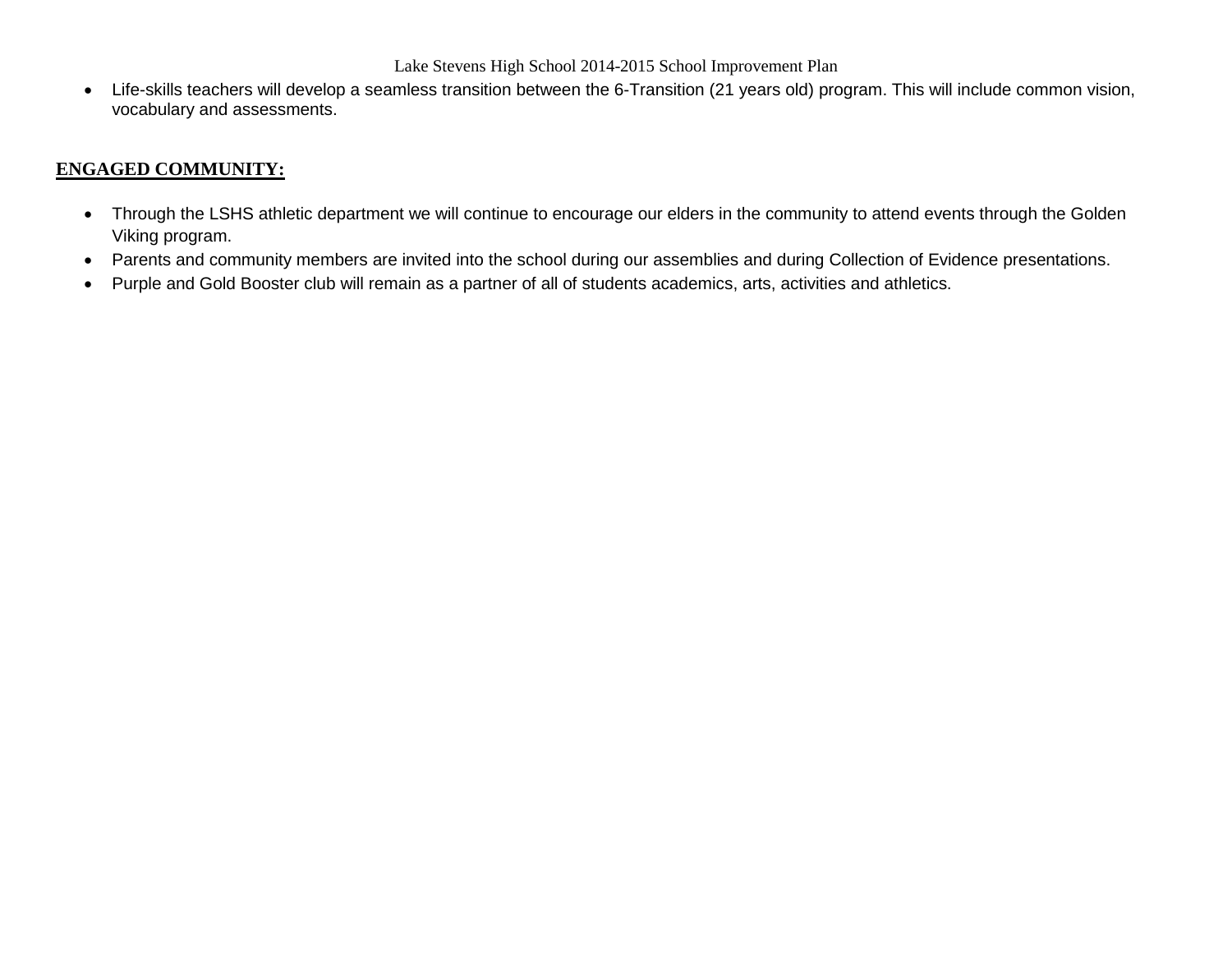|             | <b>READING HSPE</b> |              | <b>WRITING HSPE</b> |              | <b>MATH HSPE</b> |              | <b>SCIENCE HSPE</b> |              |
|-------------|---------------------|--------------|---------------------|--------------|------------------|--------------|---------------------|--------------|
| <b>YEAR</b> | <b>SCHOOL</b>       | <b>STATE</b> | <b>SCHOOL</b>       | <b>STATE</b> | <b>SCHOOL</b>    | <b>STATE</b> | <b>SCHOOL</b>       | <b>STATE</b> |
| 2013-       |                     |              |                     |              |                  |              |                     |              |
| 2014        | 89.65%              | 82.60%       | 92.61%              | 85.30%       | EOC              | EOC          | EOC                 | EOC          |
| 2012-       |                     |              |                     |              |                  |              |                     |              |
| 2013        | 92.3%%              | 83.50%       | 92.50%              | 84.90%       | EOC              | EOC          | EOC                 | EOC          |
| 2011-       |                     |              |                     |              |                  |              |                     |              |
| 2012        | 86.00%              | 81.30%       | 91.90%              | 85.40%       | EOC              | EOC          | EOC                 | EOC          |
| 2010-       |                     |              |                     |              |                  |              |                     |              |
| 2011        | 89.80%              | 82.60%       | 94.80%              | 86.30%       | EOC              | EOC          | 59.80%              | 49.70%       |
| 2009-       |                     |              |                     |              |                  |              |                     |              |
| 2010        | 88.30%              | 78.90%       | 95.00%              | 88%          | 49.30%           | 41.60%       | 52.70%              | 44.70%       |

## STATE ASSESSMENT DATA

|           | <b>EOC 1 ALGEBRA</b> |        |        | <b>EOC 2 GEOMETRY</b> | <b>BIOLOGY</b> |        |
|-----------|----------------------|--------|--------|-----------------------|----------------|--------|
| 2013-2014 | 85.10%               | 79.20% | 81.20% | 79.20%                | 88.60%         | 70%    |
| 2012-2013 | 83%                  | 75.90% | 91%    | 83.30%                | 84.40%         | 68.60% |
| 2011-2012 | 81.80%               | 68.80% | 76.90% | 76.10%                | 78.10%         | 61.30% |
| 2010-2011 | 80.10%               | 61.80% | 72.90% | 66.40%                |                |        |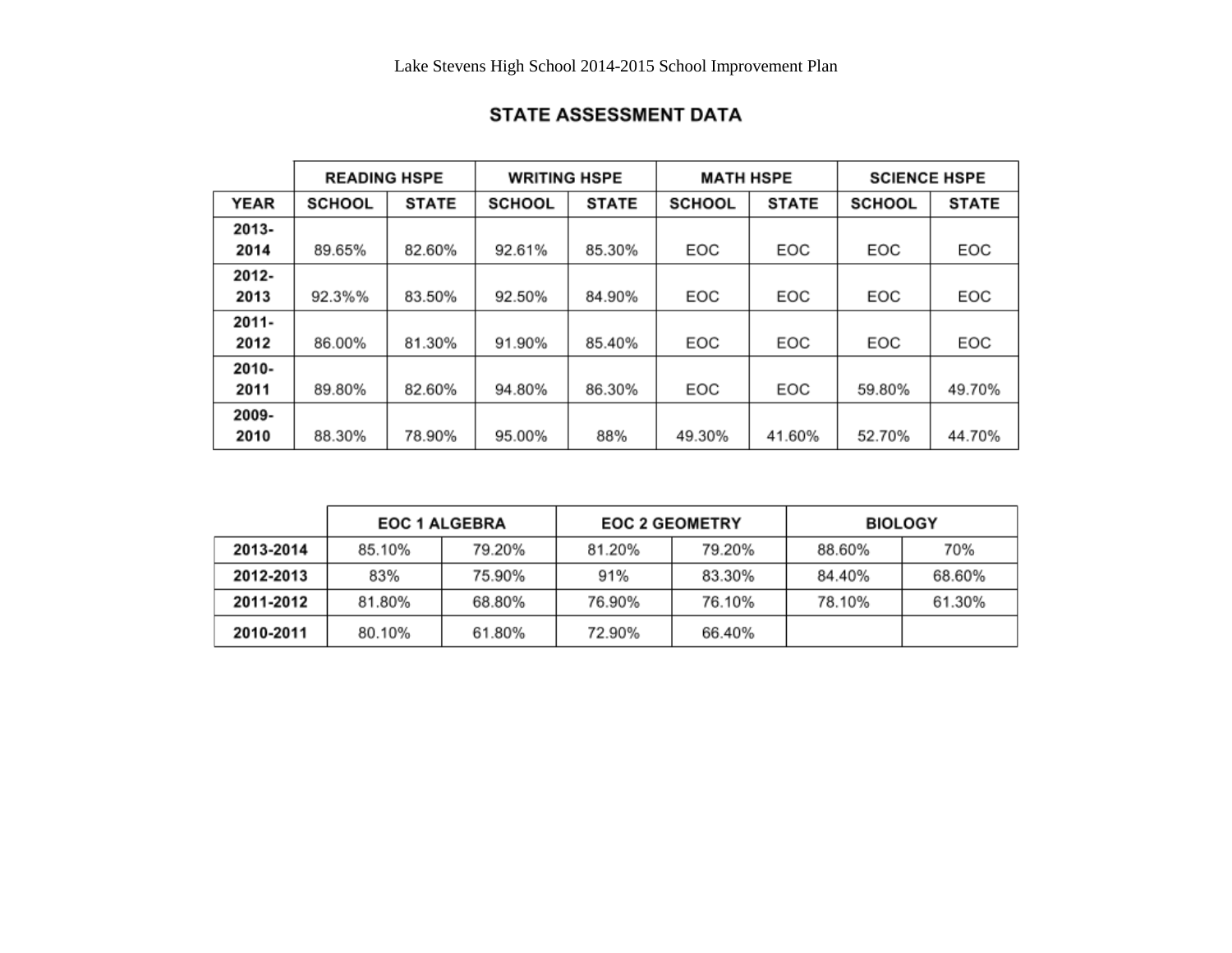## Additional Data page

• Based on the following data LSHS will reduce discipline referrals by an additional 10% over the previous school year. To reach this goal we will develop positive and proactive strategies to support kids and families, including proactive communication, using staff to intervene with absences immediately following the

## LSHS Discipline Summary

| Total number of first semester discipline referrals (reported to OSPI):  |         |         |         |         |         |  |
|--------------------------------------------------------------------------|---------|---------|---------|---------|---------|--|
| 2009-10                                                                  | 2010-11 | 2011-12 | 2012-13 | 2013-14 | 2014-15 |  |
| 1247                                                                     | 949     | 777     | 654     | 362     |         |  |
| Total number of second semester discipline referrals (reported to OSPI): |         |         |         |         |         |  |
| 2009-10                                                                  | 2010-11 | 2011-12 | 2012-13 | 2013-14 | 2014-15 |  |
| 913                                                                      | 762     | 629     | 522     | 629     |         |  |
|                                                                          |         |         |         |         |         |  |
| Total referrals per year:                                                |         |         |         |         |         |  |

|      |      | 2009-10 2010-11 2011-12 2012-13 |      | 2013-14 2014-15 |                                  |
|------|------|---------------------------------|------|-----------------|----------------------------------|
| 2160 | 1711 | 1406                            | 1176 | 984             | Goal: 10% reduction over 2013/14 |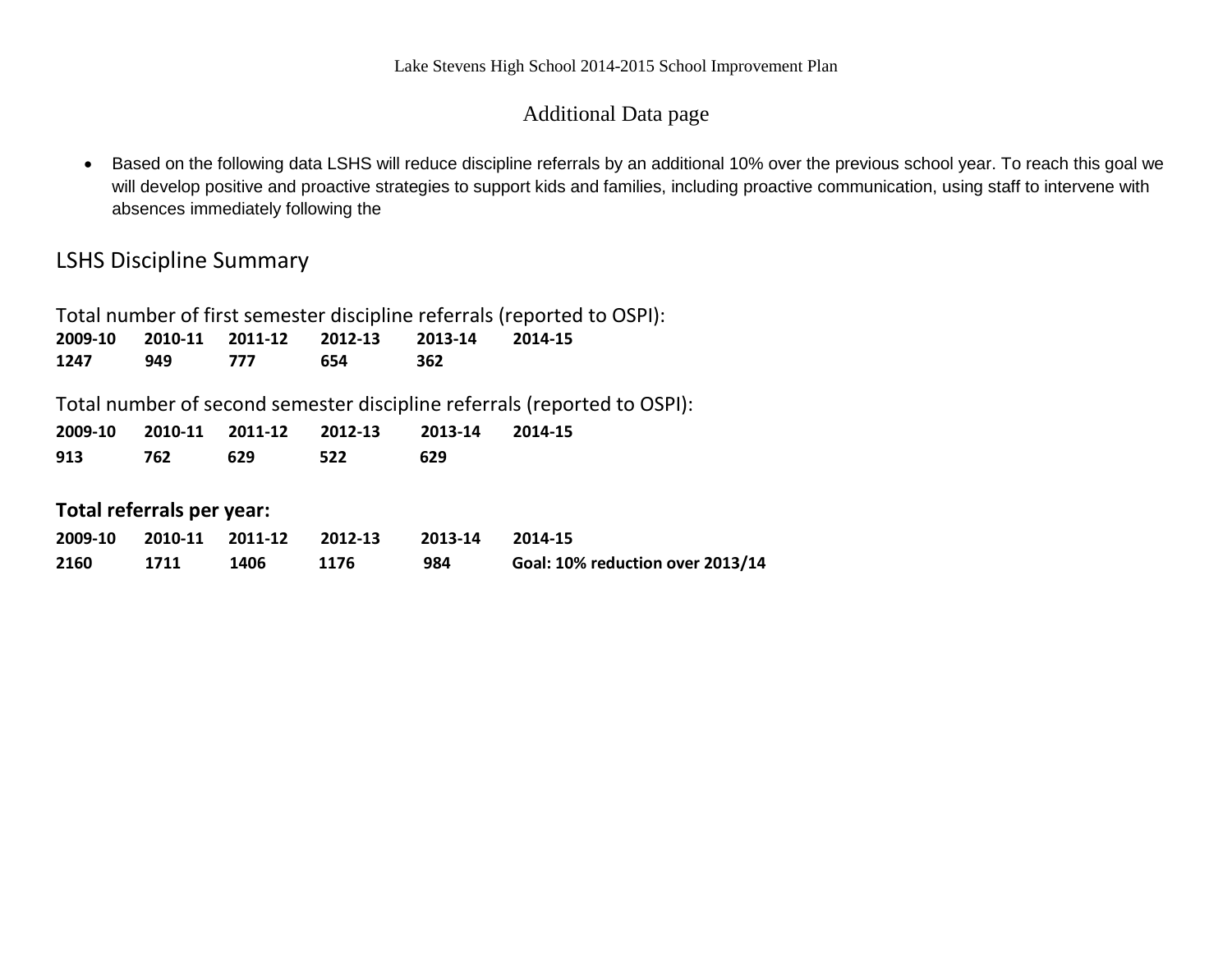## **EXCELLENCE IN TEACHING AND LEARNING**

*All students and staff are engaged and accountable learners, meeting high expectations through demonstrated growth, in an educational structure that is differentiated, challenging and focused. We provide quality instruction and leadership through consistent, proactive support of our students and staff.*

| <b>District Strategies</b>                                                                                                                                                                                                             | <b>District Action Steps</b>                                                                                                                                                                                                                                                                                                                                                                          |
|----------------------------------------------------------------------------------------------------------------------------------------------------------------------------------------------------------------------------------------|-------------------------------------------------------------------------------------------------------------------------------------------------------------------------------------------------------------------------------------------------------------------------------------------------------------------------------------------------------------------------------------------------------|
| Design and implement a comprehensive professional development plan to<br>deliver embedded, ongoing, collaborative professional learning in the<br>Danielson Framework, TPEP, Common Core State Standards (CCSS) and<br>the use of data | The professional development focus will be on fine-tuning instuction through a focus on<br>differentiation and Danielson Domain 1Planning and Prep;Component 1b Demonstrating<br>Knowlege of Students, and Domain 3: Instruction; Components 3.c: Engaging Students in<br>Learning, Component 3d: Using Assessments in Instrution, and Component 3.e:<br>Demonstrating Flexibility and Responsiveness |
| Increase student achievement through the alignment and implementation of<br>curriculum based on the Common Core State Standards                                                                                                        | Full implementation of CCSS in all content areas.                                                                                                                                                                                                                                                                                                                                                     |
| Create and maintain a data dashboard system to compile and track student<br>performance data                                                                                                                                           | Access and utilize Smarter Balanced Assessment Consortium tools and assessments and<br>expand use of Homeroom Premium data dashboard                                                                                                                                                                                                                                                                  |

## Building Plan

LSHS will focus the building-led professional development throughout the school year on differentiated instruction.

- During building-led days teachers will participate in direct-instruction on differentiation. They will also read articles and materials that help shape their knowledge of the philosophy, pedagogy and vocabulary around differentiation.
- During building led days teachers will learn differentiation strategies for their content-specific classrooms
- During building led days teachers will drill down into the data to evaluate their student's knowledge and cognitive skill

LSHS will align our materials and assessments to the CCSS.

- During building-led early release days teachers will work on alignment of materials and assessments to the Common Core State Standards.
- During building-led early release days teachers will work on articulating the cognitive level of their materials to raise rigor and meet the standards of the CCSS.
- During building supported release days teachers will align their material to the CCSS and the NGSS in science.

LSHS will align assessments within each department to the Smarter Balanced Assessment.

• In each department assessments will be evaluated for alignment to SBA questioning strategies and rigor level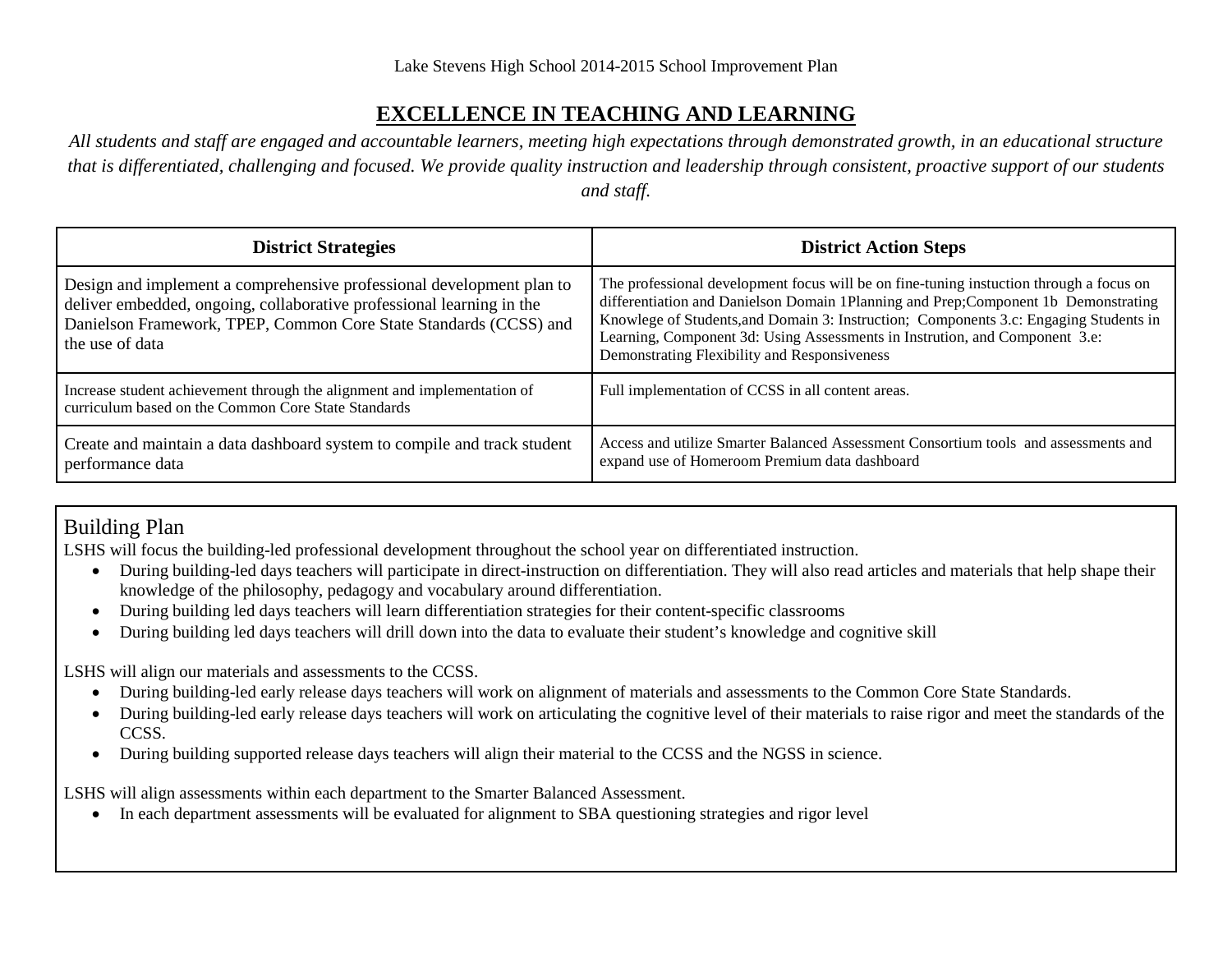## **EXCELLENCE IN TEACHING AND LEARNING - CTE**

*All students and staff are engaged and accountable learners, meeting high expectations through demonstrated growth, in an educational structure that is differentiated, challenging and focused. We provide quality instruction and leadership through consistent, proactive support of our students and staff.*

| <b>District Strategies</b>                                         | <b>District Action Steps</b>                                                                                                                                                                                               |
|--------------------------------------------------------------------|----------------------------------------------------------------------------------------------------------------------------------------------------------------------------------------------------------------------------|
| Improve the access to and quality of CTE program offerings in LSSD | - Implement appropriate changes identified in the 2013-14 review process<br>- Possible pilot PLTW in elementary school(s) and determine future of PLTW in<br>elementary<br>- Refine CTE marketing campaign                 |
| Ensure that CTE in LSSD is a results-driven education system       | - Implement changes to fill alignment gaps<br>- Pilot EOC exams in CTE courses as identified.<br>- CTE EOC data and other identified measures will be entered on Homeroom<br>Premium (Continue with Inquiry Cycle Process) |

## Building Plan

*Improve access & quality of CTE programs:*

- 1) Continue with OSPI-CTE Course Re-Approval Process for Family Consumer Sciences courses
- 2) Propose new CTE course in Computer Science Programming Project Lead the Way at LSHS
- 3) Continue alignment work for CTE courses to the Next Gen Science Standards. (part of OSPI-CTE Course Re-Approval Process)
- 4) Continue the LSSD CTE website revision and updates.

*Ensure that CTE in LSSD is results-driven:*

- 1.) Continue with the district Inquiry Cycle with all CTE courses/programs
- 2.) Continue with OSPI-CTE Course Re-Approval Process for Family Consumer Sciences courses.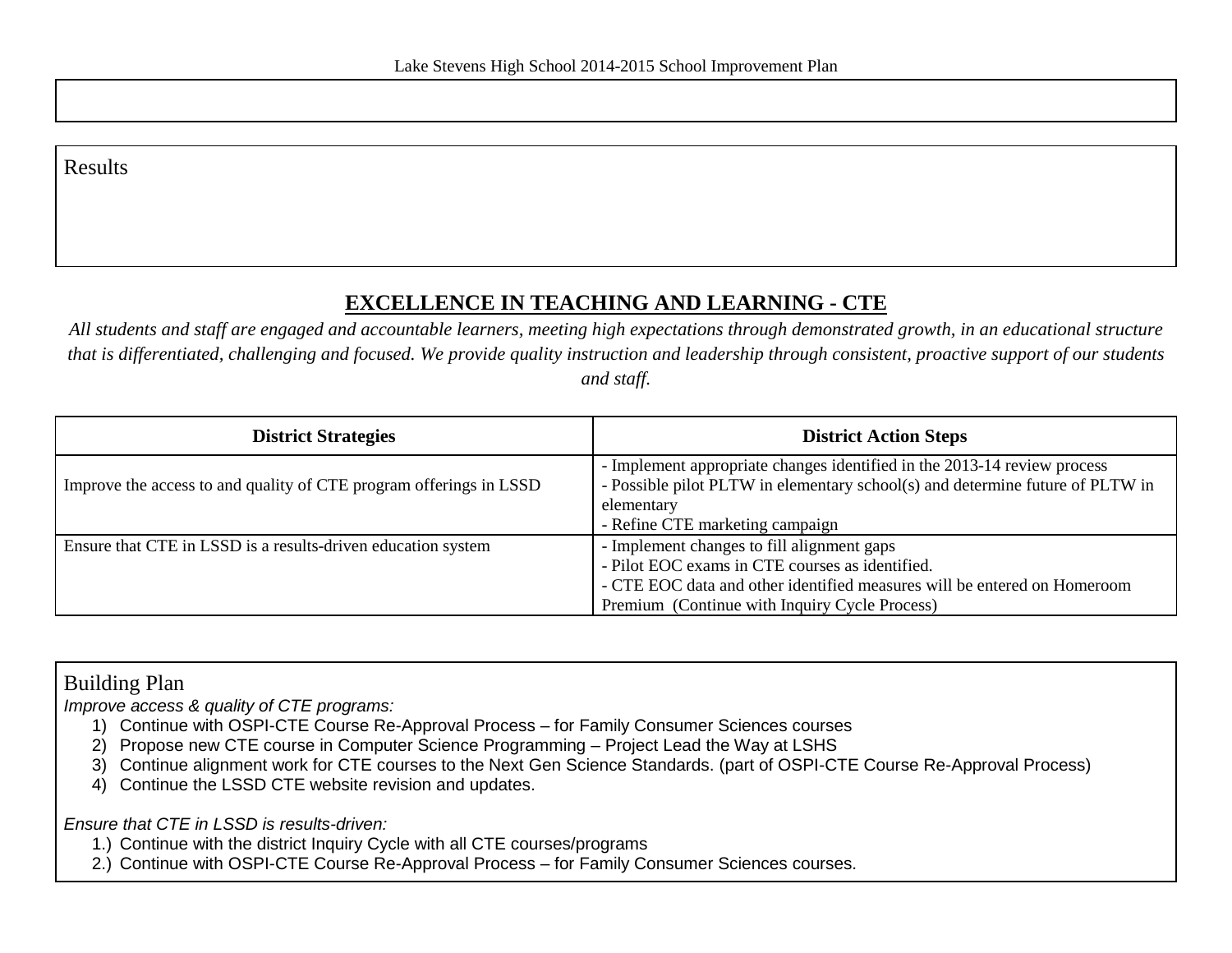3.) Pilot EOC Exams, besides PLTW, using OSPI endorsed Precision Exams.

Results

## **EXCELLENCE IN TEACHING AND LEARNING - Hi-Cap**

*All students and staff are engaged and accountable learners, meeting high expectations through demonstrated growth, in an educational structure that is differentiated, challenging and focused. We provide quality instruction and leadership through consistent, proactive support of our students and staff.*

| <b>District Strategies</b>                                                                                                                                    | <b>District Action Steps</b>                                                                                                       |
|---------------------------------------------------------------------------------------------------------------------------------------------------------------|------------------------------------------------------------------------------------------------------------------------------------|
| Develop a continuum of HiCap programs that support highly capable<br>students academically, socially and emotionally from kindergarten through<br>graduation. | Implement initial phase of revised HiCap program                                                                                   |
| Monitor and measure each highly capable student's progress to ensure<br>continued success and academic growth                                                 | Implement monitoring strategies and evaluate each student's level of<br>success. Implement intervention strategies as appropriate. |

#### Building Plan

LSHS will enhance the offerings for Hi-Cap students

- Work with all of the teaching staff to evaluate the ability to offer CITHS program in current courses.
- Meet with Karen Landry, EVCC CITHS Rep., to learn more about the program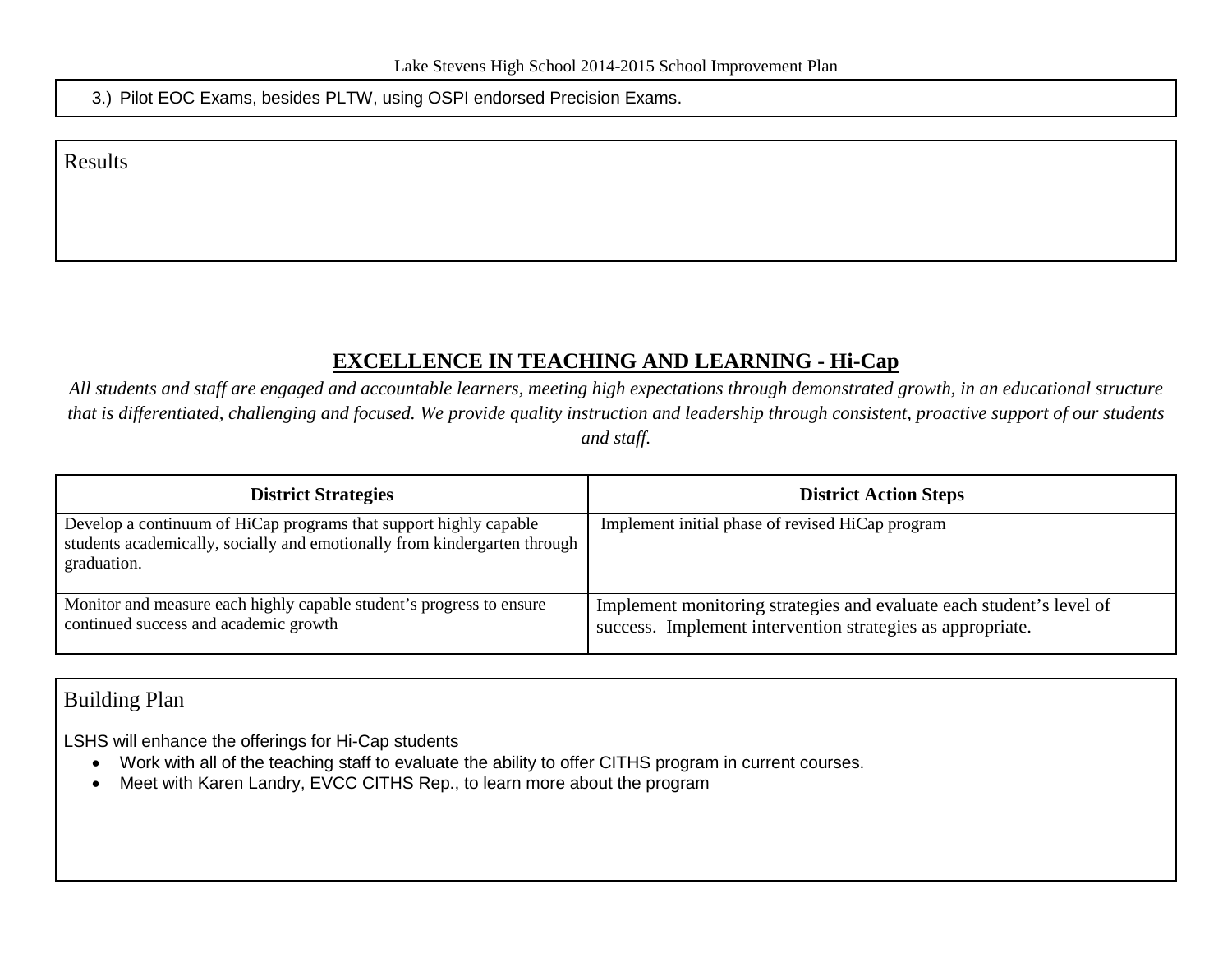#### **TECHNOLOGY EMPOWERED**

*Our use of technology will be bold, intentional and accessible. Innovative approaches will be encouraged and embraced and our technology will be intuitive, collaborative and an empowering to all for students, staff and parents. Technology will transform our data systems to be unified, accessible, timely, informative and adaptable, and capable of being tailored to each school, program, class, staff member and student.*

| <b>District Strategies</b>                                                      | <b>District Action Steps</b>                                                |
|---------------------------------------------------------------------------------|-----------------------------------------------------------------------------|
| Technology and Technology Use: Develop and provide the resources                | - Implement digital citizenship curriculum and technology skills as part of |
| necessary to provide all students and staff with access (to information, tools, | Common Core and SBAC                                                        |
| resources, collaborative opportunities) when and where they need them           | - Begin rollout of student devices                                          |
| Data Systems: Develop information systems that help teachers to                 | - Continue training and increase intentional use of Homeroom Premiun in     |
| individualize instruction and school leaders to manage instructional goals      | instructional, placement and curricular decisions                           |

#### Building Plan

LSHS will use technology to inform and enhance the instruction of teachers.

- Students will use a technology device at least once a day
- Teachers will use Technology for developing data to inform instruction
- Teachers will use Technology in the classroom as a formative assessment tool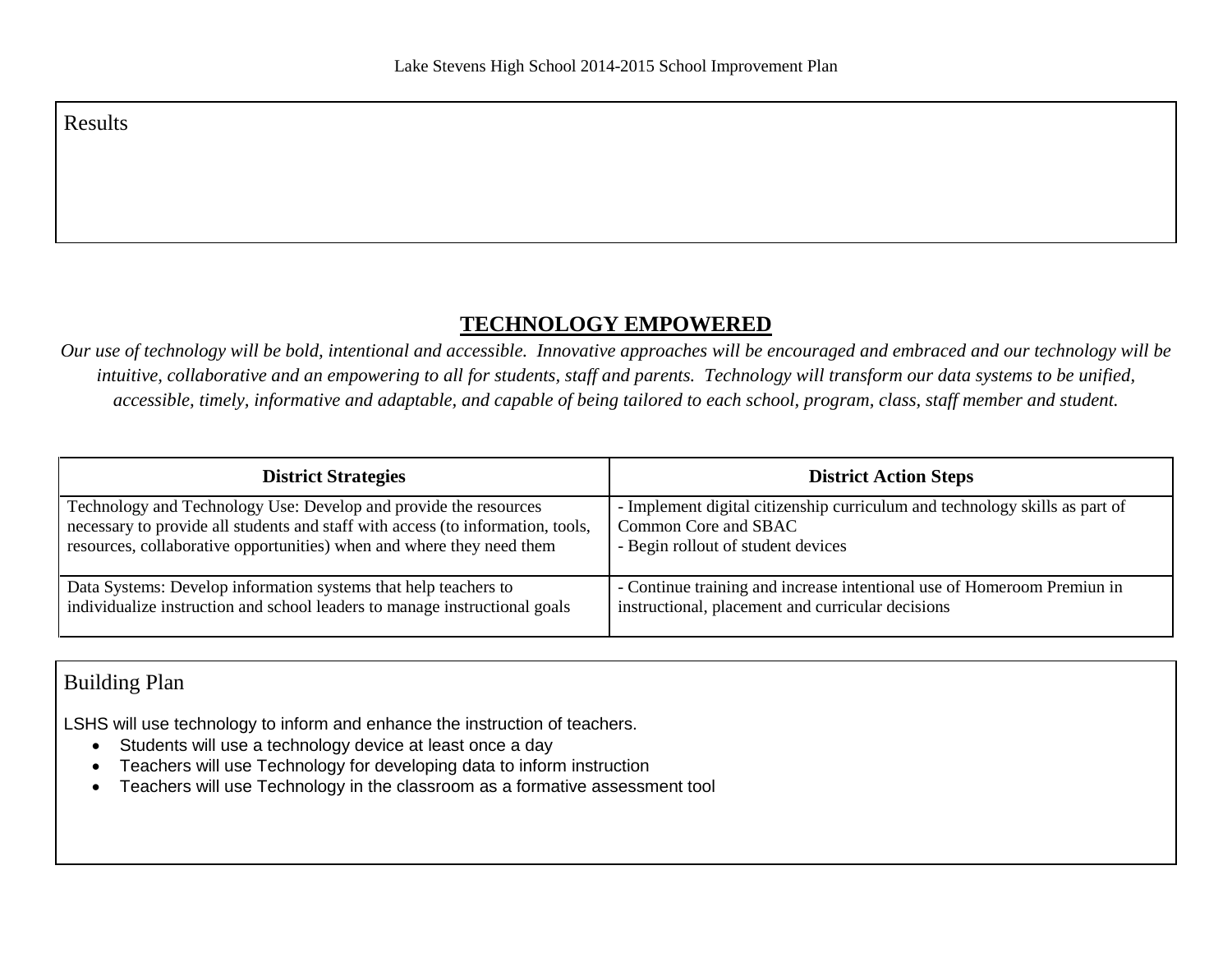#### **THOUGHTFUL TRANSITIONS**

*Transitions in our district are planned, focused, collaborative and intentional. Whether transitioning from preschool to kindergarten, into the next grade, building, curriculum or to post-graduation endeavors, we will actively facilitate a path to success for students and staff.*

| <b>District Strategies</b>                                                             | <b>District Action Steps</b>                                                 |
|----------------------------------------------------------------------------------------|------------------------------------------------------------------------------|
| Create a consistent mode of communication to support transitions                       | Ensure consistent implementation of district procedures                      |
| Expand opportunities for intentional social connections for all<br>students            | Implement and monitor activities and/or programs that facilitate transitions |
| Expand opportunities for intentional academic connections for all<br>students          | Continue training and increase intentional use of Homeroom Premium           |
| Inreease awareness and planning for post-secondary endeavors<br>starting in elementary | Continue to implement and monitor activities                                 |

#### Building Plan

LSHS will continue the LINK Crew peer mentor program for all sophomores.

• LSHS will consider the implications of the LINK Crew as an academic support program

Life Skills program will work to develop a seamless 6-age 21 program

- Vision of the program will be articulated, shared and clear
- The vocabulary will be aligned vertically to support kids and parents
- Assessment of students will be aligned and shared vertically supporting all students.